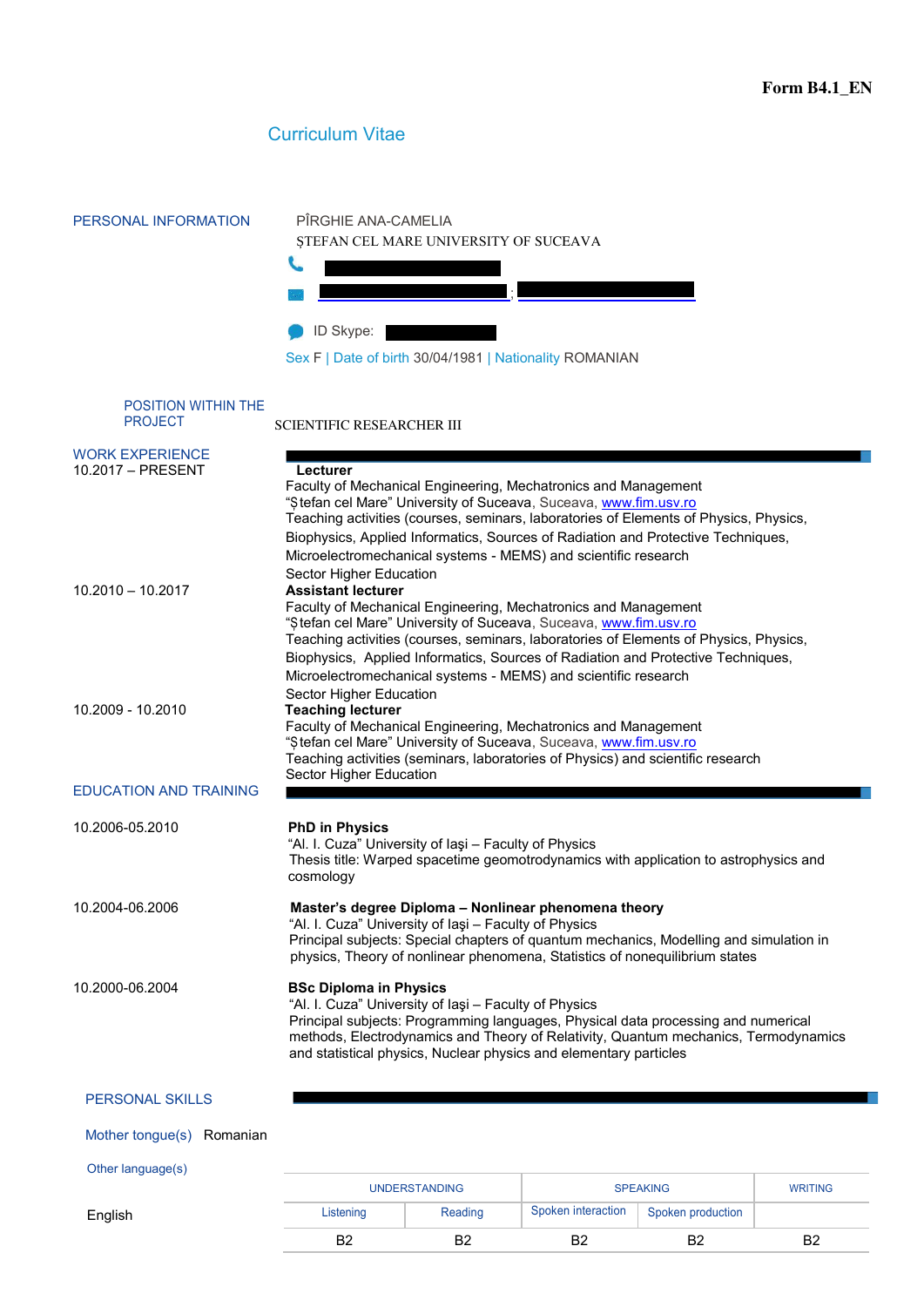

Digital competence

| <b>SELF-ASSESSMENT</b>    |                 |                     |                  |                    |  |  |  |  |
|---------------------------|-----------------|---------------------|------------------|--------------------|--|--|--|--|
| Information<br>processing | Communication   | Content<br>creation |                  | Problem<br>solving |  |  |  |  |
| Independent user          | Proficient user | Independent user    | Independent user | Independent user   |  |  |  |  |

Office, MathCad, Maple, Matlab, Root

Organisational/managerial skills: Member of the organizing team and chairman of the International Olympiad on Astronomy and Astrophysics 2014, Suceava, Romania

Other skills: Driving licence (category B)

## **Publications**

# **ISI Papers**

- 1. **Ana-Camelia Lohan**, Margareta Ignat, *Numerical simulation for the non-linear Lotka-Volterra system*, Romanian Journal of Physics, Vol. 52, No. 3-4, p. 231-236, 2007
- 2. Marina-Aura Dariescu, Ciprian Dariescu, **Ana-Camelia Pîrghie**, *Quantum thermodynamics of massless bosons in universes with VIIxVIII0 isometries*, International Journal of Modern Physics A, Vol. 24, Issues 8-9, p. 1574-1577, 2009, impact factor 0.941
- 3. Marina-Aura Dariescu, Ciprian Dariescu, **Ana-Camelia Pîrghie**, *Mass spectrum in 5D warped Einstein universe and El Naschie's quantum golden field thoery*, Chaos, Solitons & Fractals, Vol. 42, Issue 1, p. 247-252, 2009, impact factor 3.315
- 4. Marina-Aura Dariescu, Ciprian Dariescu, **Ana-Camelia Pîrghie**, *Thermodynamics of bosons in an universe with global pathology*, Romanian Reports in Physics, Vol. 61, Number 3, p. 417-426, 2009, impact factor 0.458
- 5. **Ana-Camelia Pîrghie,** Ciprian Dariescu, Marina-Aura Dariescu, *Hawking-de Sitter Thermalization of Quasi-Minkowskian Massless Scalaron Production, Energy Density Content and Back-Reaction, International Journal of Theoretical Physics,* Vol. 49, Number 1/ January, p. 98-109, 2010, impact factor 0.67
- 6. Pirghie C., **Pirghie A.C.**, Eder S., Franek F., PFPE-Z lubricant thin films in molecular dynamics simulations shear thinning and friction law, Optoelectronics and Advanced Materials - Rapid Communications, vol.7, issue 5-6, p. 434-438, 2013, impact factor 0.449
- 7. Pirghie C., **Pirghie A.C.**, Eder S., Franek F., Effect of steady shear and loading pressure on thin PFPE-Z lubricant films in molecular dynamics simulations, Journal of the Balkan Tribological Association, vol.20, issue 2, p. 291-299, 2014, impact factor 2013 - 0.321
- 8. C. Pîrghie, **A.C. Pîrghie**, Molecular dynamics simulations of viscosity in confined lubricant film, Journal of the Balkan Tribological Association, Vol. 22, No 2A-II, 2008-2020, 2016, ISSN: 1310-4772

## **ISI Proceedings**

- 1. C. Pirghie, A.C. Pîrghie, I. Musca, *On the nanolubrication as a function of load and speed wall*, Proceedings of the 16<sup>th</sup> International Conference ModTech 2012, vol. II, pag. 753-756
- 2. C. Pirghie, A.C. Pîrghie, I. Musca, The lubricant behavior in nanotribological systems, Proceedings of the 16<sup>th</sup> International Conference ModTech 2012, vol. II, pag. 757-760

## **International Database Papers**

- 1. **Ana-Camelia Lohan**, Marina-Aura Dariescu, Ciprian Dariescu, *Field thermodynamics in quantum Hall effect*, Buletinul Institutului Politehnic din Iaşi, Tomul LIV (LVIII), Fasc. 1, pag. 83-90, Secţia Matematică. Mecanică Teoretică. Fizică, 2008,  $(CNCSIS B^+)$
- 2. Ciprian Dariescu, **Ana-Camelia Pîrghie**, *The Bogolubov coefficients and particle creation during the quasi-de Sitter stage of the universe*, Buletinul Institutului Politehnic din Iași, Tomul LIV (LVIII), Fasc. 3, pag. 79-88, Sectia Matematică, Mecanică Teoretică. Fizică, 2008, (CNCSIS B<sup>+</sup>)
- 3. Marina-Aura Dariescu, Ciprian Dariescu, **Ana-Camelia Pîrghie**, *Fermions on 5D warp of Einstein universe*, Buletinul Institutului Politehnic din Iaşi, Tomul LV (LIX), Fasc. 1, pag. 45-52, Secţia Matematică. Mecanică Teoretică. Fizică, 2009,  $(CNCSIS B^+)$
- 4. **Ana-Camelia Pîrghie**, *On the cosmological prime integral of Einstein's field equation for closed universe models*, Buletinul Institutului Politehnic din Iaşi, Tomul LV (LIX), Fasc. 4, pag. 53-64, Secţia Matematică. Mecanică Teoretică. Fizică, 2009, (CNCSIS B<sup>+</sup>)
- 5. Cristian Pîrghie, **Ana-Camelia Pîrghie**, Ciprian Dariescu, *Applied geometry of gauge-invariance to inhomogeneous Robertson-Walker cosmologies*, International Journal of Arts&Sciences, 4(20):1-6 (2011)